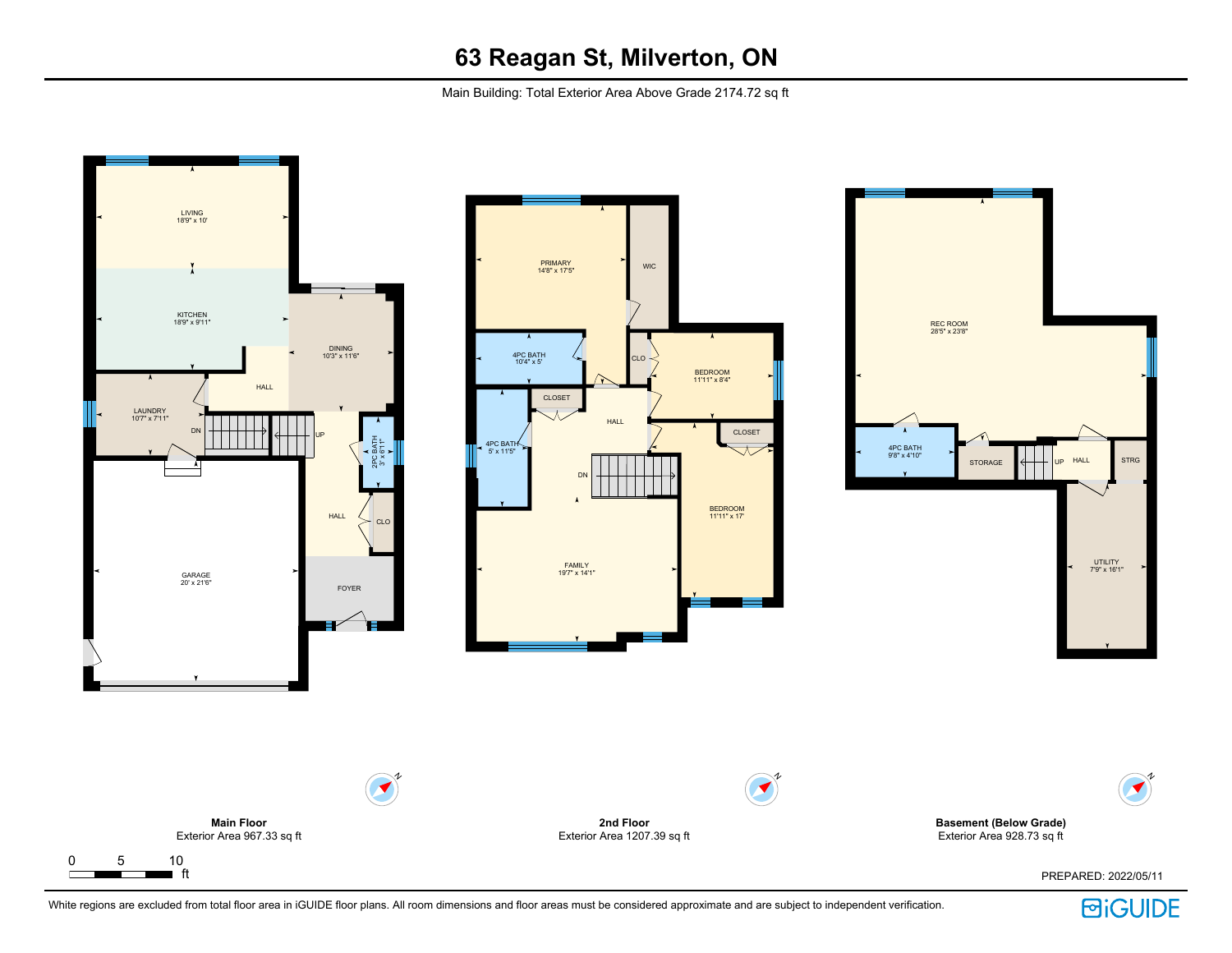**Main Floor** Exterior Area 967.33 sq ft Interior Area 830.96 sq ft Excluded Area 478.86 sq ft





N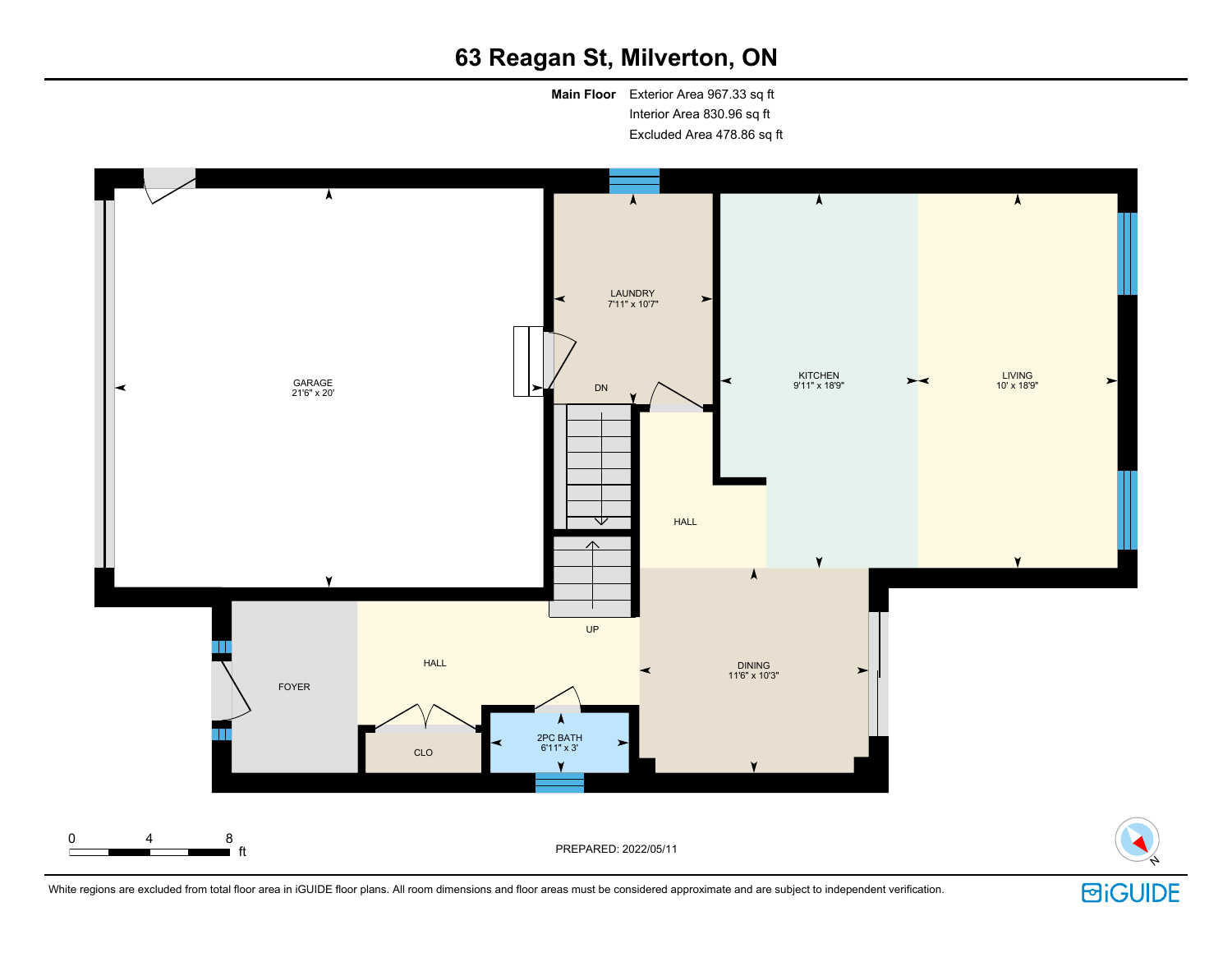**2nd Floor** Exterior Area 1207.39 sq ft Interior Area 1060.15 sq ft

 $\lambda$  $\blacktriangle$  $\overline{\boldsymbol{\lambda}}$ A 4PC BATH 11'5" x 5' 4PC BATH 5' x 10'4"  $\prec$  $\blacktriangleright$ PRIMARY 17'5" x 14'8" CLOSET FAMILY 14'1" x 19'7" DN  $\blacktriangleright$ HALL CLO WIC BEDROOM  $\blacktriangleright$ 8'4" x 11'11" BEDROOM 17' x 11'11" CLOSET

ft PREPARED: 2022/05/11



0 4 8

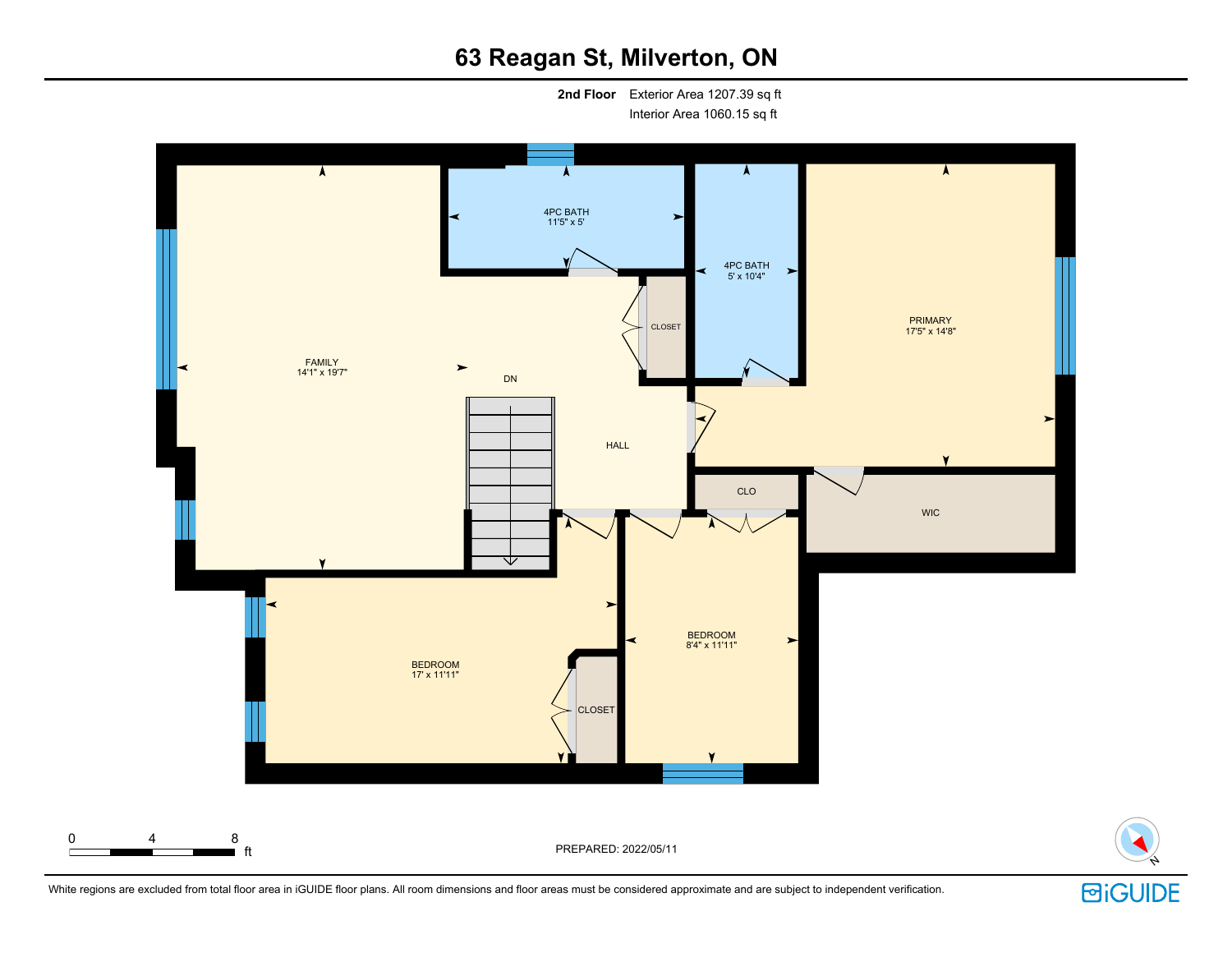**Basement (Below Grade)** Exterior Area 928.73 sq ft Interior Area 779.92 sq ft





N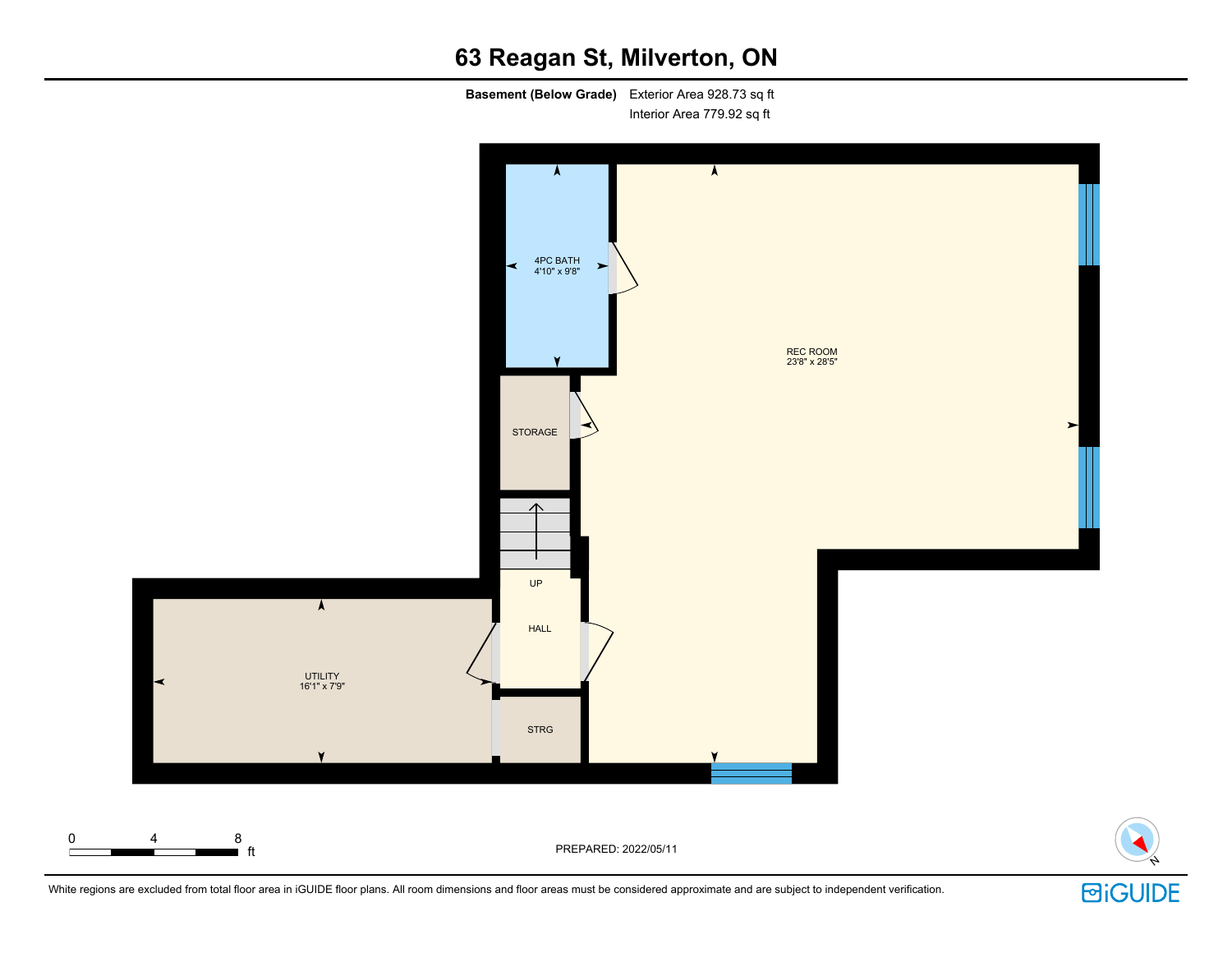# **Property Details**

### **Room Measurements**

Only major rooms are listed. Some listed rooms may be excluded from total interior floor area (e.g. garage). Room dimensions are largest length and width; parts of room may be smaller. Room area is not always equal to product of length and width.

### **Main Building**

MAIN FLOOR 2pc Bath: 3' x 6'11" Dining: 10'3" x 11'6" Garage: 20' x 21'6" Kitchen: 18'9" x 9'11" Laundry: 10'7" x 7'11" Living: 18'9" x 10'

## 2ND FLOOR

4pc Bath: 5' x 11'5" 4pc Bath: 10'4" x 5' Bedroom: 11'11" x 17' Bedroom: 11'11" x 8'4" Family: 19'7" x 14'1" Primary: 14'8" x 17'5"

## BASEMENT

4pc Bath: 9'8" x 4'10" Rec Room: 28'5" x 23'8" Utility: 7'9" x 16'1"

### **Floor Area Information**

Floor areas include footprint area of interior walls. All displayed floor areas are rounded to two decimal places. Total area is computed before rounding and may not equal to sum of displayed floor areas.

# **Main Building**

MAIN FLOOR Interior Area: 830.96 sq ft Excluded Area: 478.86 sq ft Perimeter Wall Thickness: 12.0 in Exterior Area: 967.33 sq ft

## 2ND FLOOR

Interior Area: 1060.15 sq ft Perimeter Wall Thickness: 12.0 in Exterior Area: 1207.39 sq ft

BASEMENT (Below Grade) Interior Area: 779.92 sq ft Perimeter Wall Thickness: 12.0 in Exterior Area: 928.73 sq ft

# **Total Above Grade Floor Area, Main Building**

Interior Area: 1891.10 sq ft Excluded Area: 478.86 sq ft Exterior Area: 2174.72 sq ft